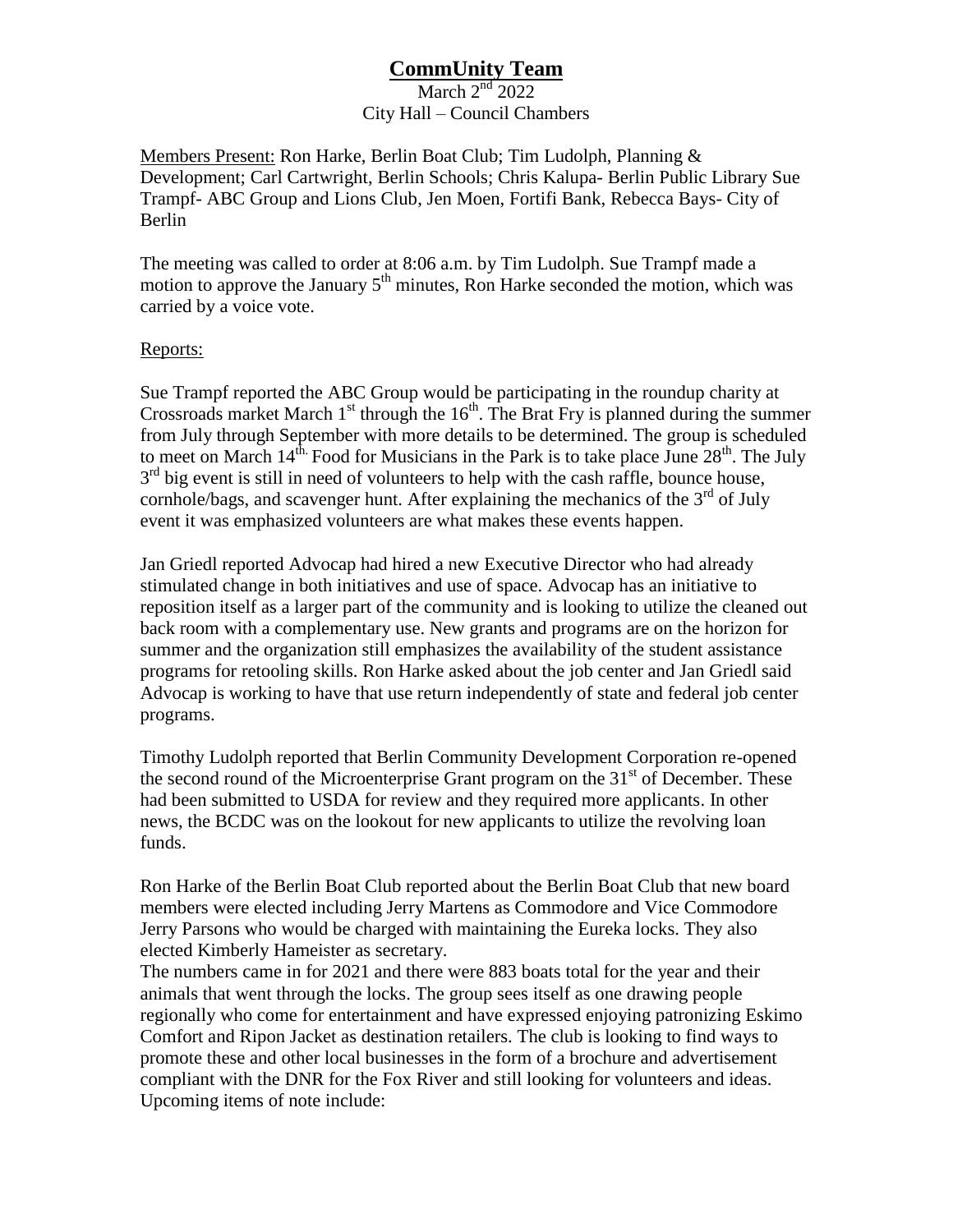Open of the Lock a week before Memorial weekend, Corn Roast 2022 on August 12 and 13th, CLUB Events July: July 3 lighted boat parade (ABC Event). Club Meeting first Thursday of each month, Locations TBD (To Be Determent) email to Members

Berlin School District Superintendent Cartwright had nothing to report though Rebecca Bays noted the Indoor Pool is closed with hopes to be open by the  $28<sup>th</sup>$ .

There were no updates for the Boys and Girls Club though Jennifer Moen said there would be "Wearing and Sharing" on the  $12<sup>th</sup>$  of March.

Tim Ludolph reiterated there would be ribbon cuttings for the new business (es) Gretchen Willis to be March  $24<sup>th</sup>$  at 6 P.M. and to be determined openings for Super 8 and Arpeggio Music and the Vapor shop. Multiple group members stated it was rumored the Diedrich Agency office in Berlin would be possibly closing due to staffing shortages.

The Historic Society's monthly meeting is at the library's upstairs meeting room, Wednesday March  $9<sup>th</sup>$  at 6:30 PM. Carl Nehring was elected President, Don Fink the Vice President and Chris Kalupa the Secretary/Treasurer. Ron Harke talked about innovative displays.

Tim Ludolph updated regarding GLCVB.: the Discover US and Fun on the Fox guides are out and about in the community. Anyone needing some can pick them up at the office in City Hall.

Chris Kalupa had distributed the Libary update by email.

Sue Trampf reported that the Lions Club had met the previous night. The event Unimaginable Hope was scheduled for April  $2<sup>nd</sup>$ . Roses would be sold at the corner by Farmer's and Merchant's Bank May 6 and. The new ownership at the Berlin Shell Gas Station has reaffirmed support of the Lions Club. A Brat Fry is scheduled at Crossroads Market June  $11<sup>th</sup>$ . The Lions Club will host a training event for visioning screening on March  $8<sup>th</sup>$  and a zone meeting on the  $10<sup>th</sup>$ -that is a social event. Vision screening  $15<sup>th</sup>$  and 16<sup>th</sup> at Child Development Networking . Green Lake and Princeton schools would have the vision screening March  $17<sup>th</sup>$ .

Local Media- There was no-one present to report. The group urged making sure someone from the paper be present.

Rebecca Bays reported Parks and Recreation were wrapping up the publication of the Rec-Book and were looking for any notable events to be added, though emphasizing being selective as there was limited space. The programming would be muddling through a "Rebuilding Year"